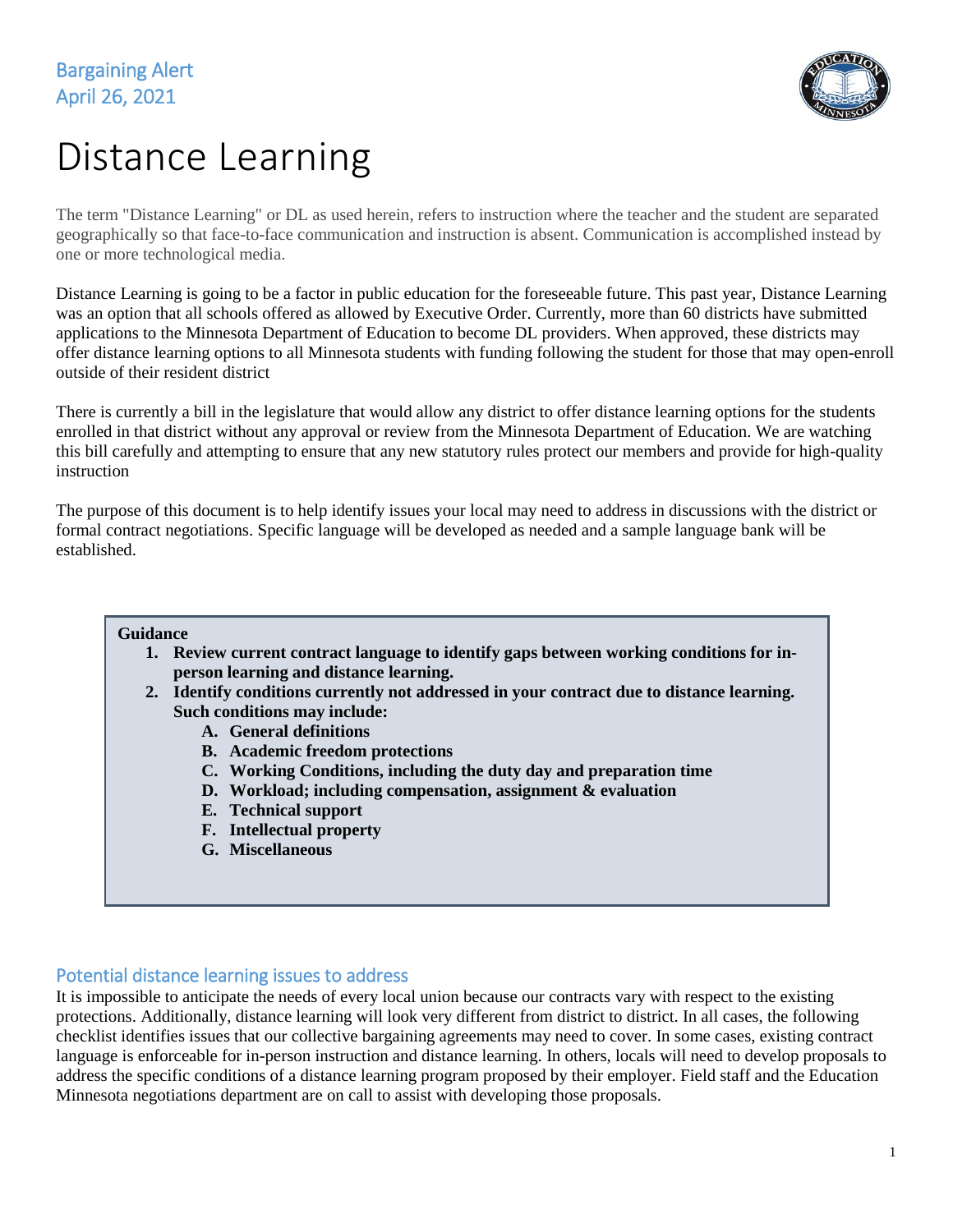# Bargaining Alert April 26, 2021



The following is true for all teachers employed by any Minnesota public school:

- All employees working in a position requiring a license by the Professional Educator Licensing and Standards Board or the school district are members of the teacher bargaining unit.
- All terms and conditions of employment for bargaining unit members are in the Collective Bargaining Agreement negotiated between the employer and the Exclusive Representative.

For each section below, verify that the CBA contains this language that pertains to both in-person instruction or distance learning or that you develop language that addresses these issues separately.

# **1. Definition of FTE & Duty Day (daily hours, annual days, responsibilities during the duty day)**

- **Enshrine that there is no expectation that educators will teach in dual modes of simultaneously.**
- Establish duty day parameters and expectations. Availability, instruction, meetings and other.
- Establish the amount of synchronous time in the online environment
- Clarify how the direct supervisor and worksite assignment will be determined.
- Clarify the expectations to communicate with parents/students.
- Determine the synchronous or asynchronous time expectations for staff and students.
- Duty year including any anticipated summer programing.
- Calendar for districts sharing teachers

### **2. Overload**

- How an overload is defined and compensated in distance learning
	- o Is this equitable or different (compensation, workload, etc.) than an in-person overload?

### **3. Class Size**

- Be aware of the statute 124D.095. "Unless the Commissioner grants a waiver, a teacher must not provide online instruction to more than 40 students in any one online course or program."
- Bargain language on class size caps so that class sizes do not depend on the statute.

# 4. **Prep Time and number of preps**

- Lay out how much prep time is guaranteed for online teachers
	- o If the prep language is different, how is it equitable?
	- o Is there additional prep time for online learning and development of online classes?

# **5. Salary and benefits**

- Ensure that salary is based on the teacher salary schedule. Overloads, summer school or extended year may be exceptions but need to be bargained.
- Other benefits should be the same
- Determine any differences for sick leave tracking and usage.
	- o Are all types of contractual and statutory leave applied equally?
- Consider and establish different parameters that may be needed to fulfill the requirements of Q-Comp and TD&E plans.

### **6. Seniority**

- Establish whether or not the district and therefore the contract treat online as a separate category.
- Establish how will ULA issues be handled. Will there be differences when it comes to bumping, realignment, categorical seniority, recall rights or other provisions?

# **7. Transfer, assignment, posting (for licensed teachers)**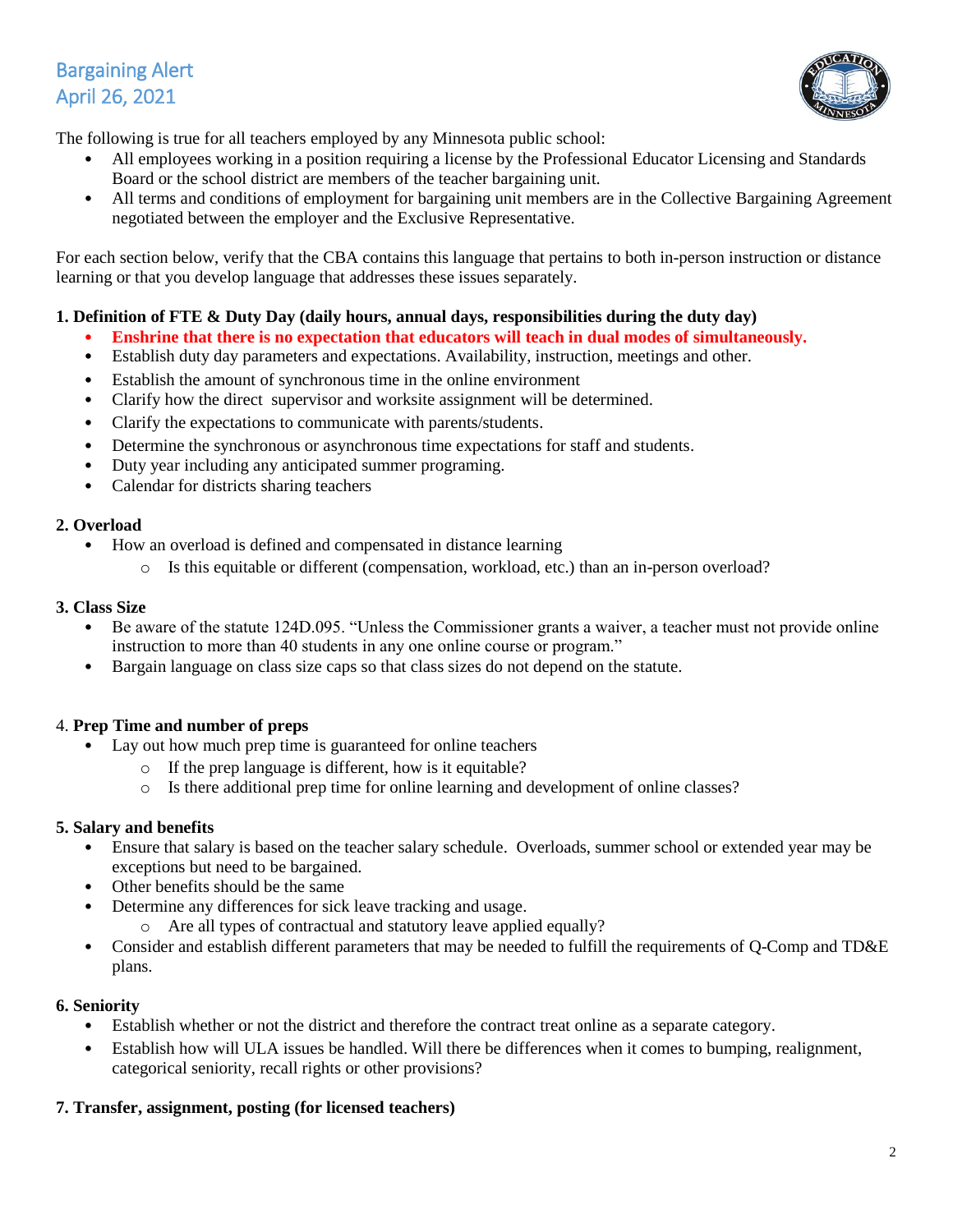# Bargaining Alert April 26, 2021



- Determine how teachers are assigned to if and how and how they are able to transfer from online to in-person and vice versa.
	- o Can teachers be assigned by the district without consent to online courses?
	- o Are positions posted according to the contract?
	- o Is there a posting requirement if it is less than a full position?
	- o Are all teachers eligible to apply?

### **8. Student transfer between models of learning**

- Establish when and why can students switch for one learning mode to another
	- o Illness?
	- o Vacation?
	- o Student discipline?
	- o Teacher popularity?

### **9, Mileage**

• Are teachers whose worksite is not in a district building paid mileage to attend any district required meetings or events?

### **10. Other required parts of the contract or issues (in-service, conferences, access to PD funds)**

- Determine if distance learning teachers must attend in-service days/staff development days.
	- o If so, is the requirement to attend virtually or physically?
- Lay out what training specific to online instruction is provided or required.
- Determine the the policies, systems and supports in place when a substitute is needed.
- Establish provisions or processes for supervision of students participating in online learning while in a school building.

# **11. Teacher Development and Evaluation**

- *Establish any necessary changes in the application of the district teacher development and evaluation plan for those in distance learning assignments.*
	- o How will the evaluation process look, similar or different, for an online teacher?
	- o How will summative evaluations by a qualified and trained evaluator take place?
	- o How will measures of student growth be determined or a value-added score be generated?

# **12. Equipment needs**

- Establish what hardware, software, and internet access will be provided or reimbursed by the district.
	- o Who pays for internet access if working from home?
	- o Is there flexibility for the teacher to work from a district site or home?
	- o How is the acceptable use policy implemented and monitored?

# **13. Curriculum (writing, development, modifications, etc.)**

- Establish dedicated curriculum creation time and compensation that will be available based on the online programming envisioned.
- Determine the online platforms distance learning teachers will need to use for instructional delivery
- Establish copyright and intellectual property guidelines for curriculum.

# **14**. **Licensure Concerns**

Ensure online teachers are licensed in the subject area taught.